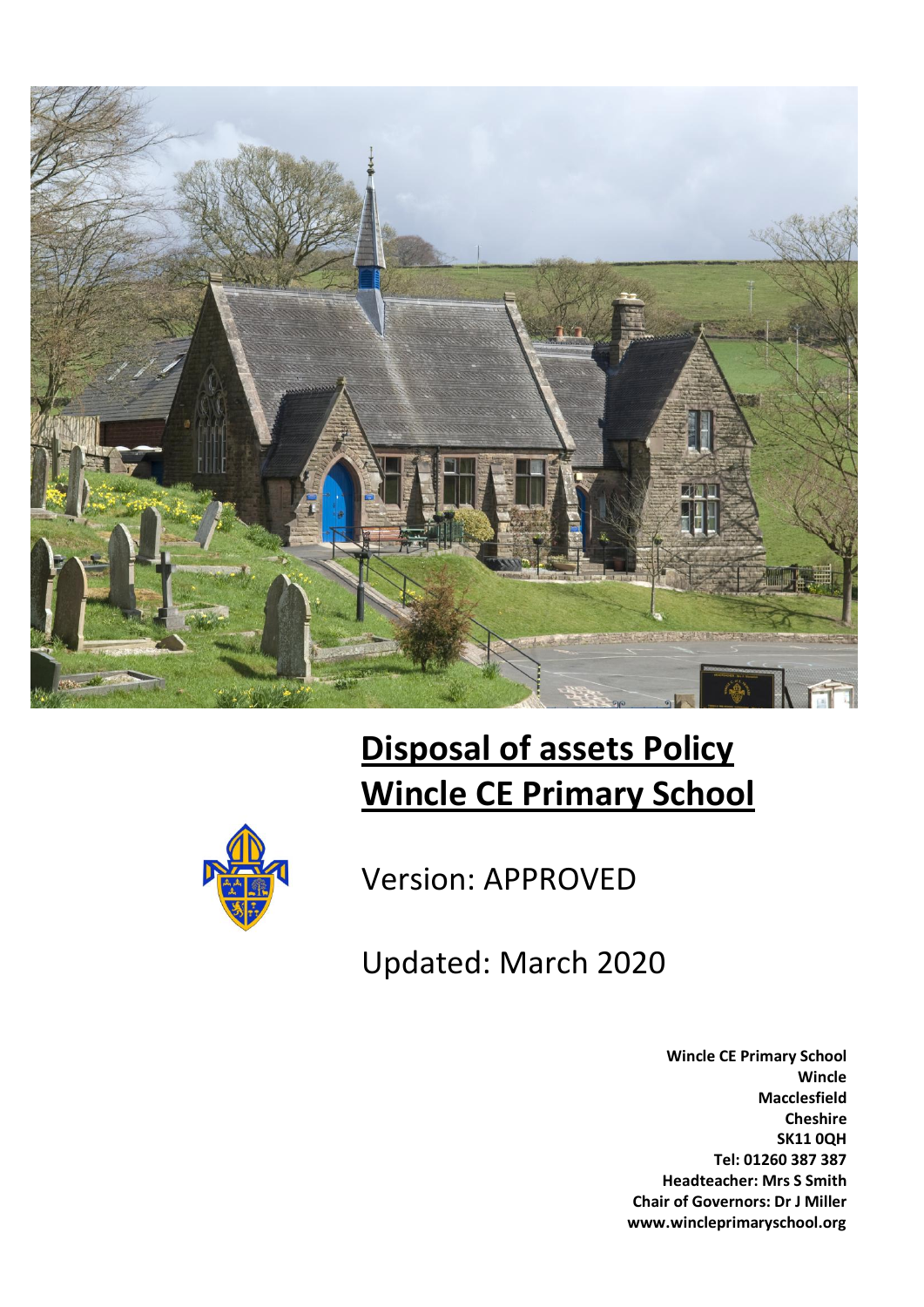# Our school's vision:

Wincle School creates an enriching and outstanding rural education, nurturing the whole individual: body, mind and soul, inspiring rounded, happy, courageous children who exhibit a passion for learning, a confident faith, a loving concern for community and an inclusive respect for all.

We encourage our pupils to 'Shine like Stars' (Philippians 2:15) and to do this run with the following acronym:

| S | Service             | No act of kindness, no matter how small, is ever wasted." Aesop<br>we would like our pupils to have the confidence to know that they can make a difference: have hope for the<br>future.<br>$\frac{1}{2\sqrt{2}}$ We encourage our pupils to challenge injustice and inequality                                                                                                                                                     |
|---|---------------------|-------------------------------------------------------------------------------------------------------------------------------------------------------------------------------------------------------------------------------------------------------------------------------------------------------------------------------------------------------------------------------------------------------------------------------------|
|   | Theology            | Tour principles are founded on the truth that we are loved by the Father, Saved by the Son and Sanctified by<br>the Holy Spirit.<br>X We want to ignite passion and curiosity for learning, providing an exciting curriculum to inspire all learners to be<br>the best they can be.                                                                                                                                                 |
|   | <b>Attitude</b>     | We encourage our pupils to show integrity<br>We would like our pupils to have the courage to fight for what is important<br>When things are challenging, we would like our pupils to display perseverance and not give up.<br>☆<br>Learn from yesterday, live for today, hope for tomorrow" Albert Einstein                                                                                                                         |
|   | Relationships       | We nurture the whole individual: body, mind and soul<br>We encourage the pupils to respect every living creature and show compassion.<br>we would like our children to treat other people as they would like to be treated following Jesus' example.<br>We are all unique<br>We help all Maildren build trusting relationships<br>Clothe yourselves wat compassion, kindness, humility, gentleness and patience.' (Colossians 3:12) |
|   | Shine like<br>stars | $\frac{1}{\sqrt{2}}$ I am the Light of the world; he who follows Me will not walk in the darkness, but will have the Light of life."<br>(John 8:12)<br>We would like our pupils to shine in their behaviour, attitudes, relationships and learning.                                                                                                                                                                                 |

### **1. Introduction**

1.1 The purpose of this policy is to provide protocols for the disposal of schools assets. This policy will help to ensure that equipment is properly accounted for prior to disposal and that the disposal is by appropriate method, minimising any risk to the schools.

1.2 'Assets' applies to the terms 'asset(s)', 'item(s)', 'equipment', throughout this policy and refers to any item listed on the schools inventory.

1.3 Non-disposal of obsolete equipment not only takes up space, but potentially incurs on-going maintenance costs. The school should therefore dispose of such equipment in line with the processes set out in this policy.

1.4 Consideration has been given to identifying the risk and the areas most susceptible to fraud. This policy is designed to minimise fraud and misappropriation.

# **2. School Inventories**

2.1 The schools must maintain an inventory of permanent stock. The inventory will assist in the identification of assets that require disposal.

2.2 Within the inventory, equipment should be documented with details to clearly identify the item in question and its location. If items are scheduled for disposal, the disposal method and authorisation is to be documented (see disposal procedures).

This may mean expanding and updating the inventory records where necessary to reflect the additional information required. If it would not be appropriate to reflect the information in the existing inventory, a separate but linked record should be maintained instead.

2.3 It is very important that schools maintain up-to-date and appropriately detailed inventory records.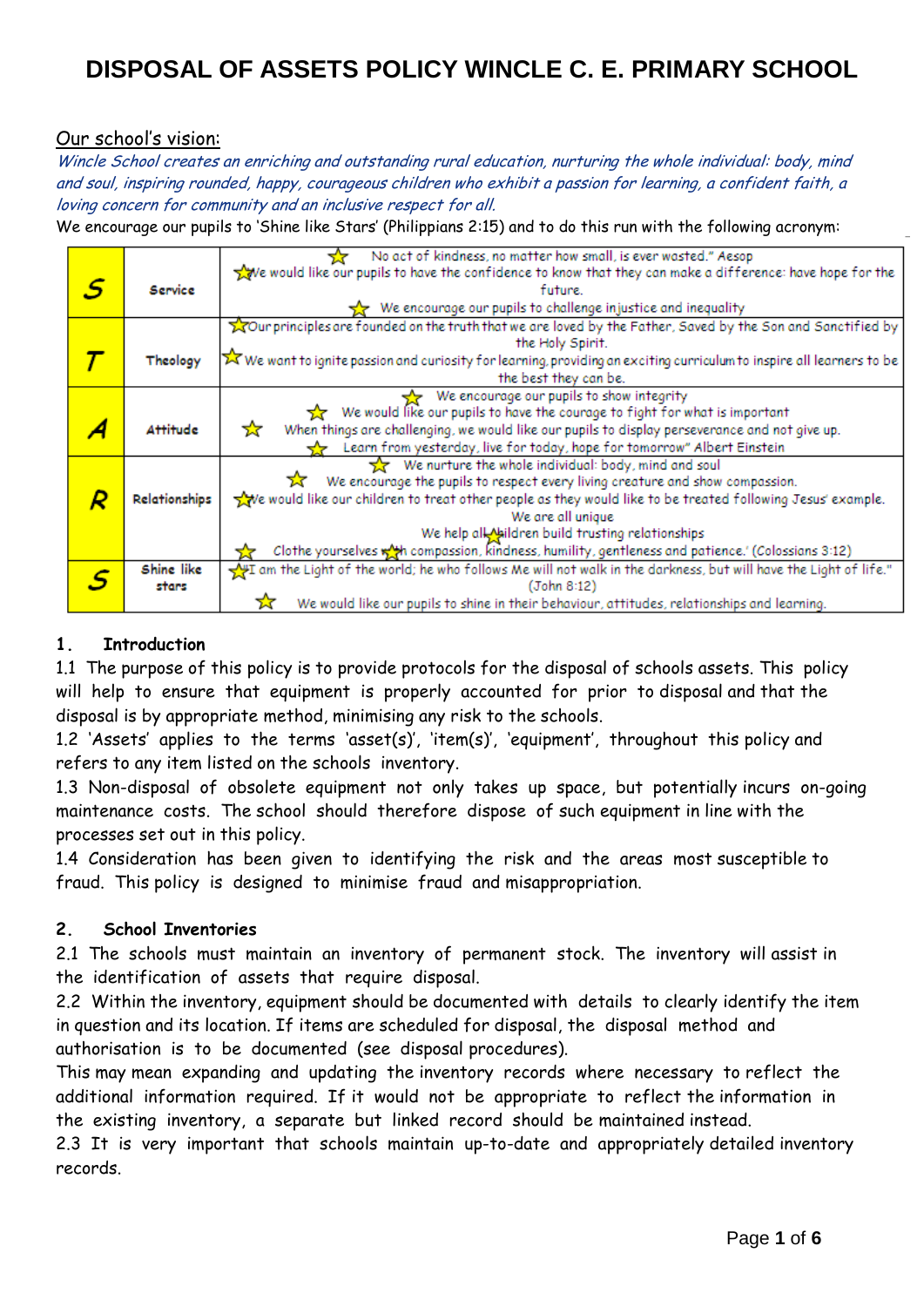# **3. Reasons for Disposal**

- 3.1 Items can be available for disposal because they are:
- \* Not capable of running required operational software systems or being upgraded to do so.
- \* No longer required, due to changed procedures, functions or usage patterns.
- \* No longer complying with occupational health and safety standards.
- \* Beyond repair but able to be sold for scrap.

# **4. Responsibilities of the Headteacher/Designated Officer**

4.1 The Headteacher/ Designated Officer must be aware that:

They are accountable for all decisions they take in the disposal process. Accounting and control procedures should be observed and all decisions documented and reported to the governing body.

# **5. Options for the Disposal Of Assets**

5.1 Assets identified for disposal may be disposed of using the procedures outlined below. Acceptable methods of disposal are:

- \* Transfer of the assets to a new schools site.
- \* Sale of assets.
- \* Donation of assets to a community service organisation or schools.
- \* Destroy assets.
- \* Recycle assets.

5.2 Choice of the most appropriate disposal option will normally be influenced by the age and functionality of the equipment for disposal and by market value.

# **6. Transfer of Assets to a New School Site**

6.1 Prior to the transfer of existing assets to a new school site, a check should be made to ensure that all such items are included in the school's inventory. If this is found not to be the case, the inventory should be updated.

6.2 If many assets are to be transferred to the new site, an appropriately detailed list of such items could be compiled for ease of use. However, the disposal column of the inventory should also be appropriately updated to show that the items in question have been transferred.

6.3 The receiving schools should include all transferred items in its own inventory.

6.4 Historical inventories and the new inventory should be held together in a central file for reference purposes, to ensure consistency for inspection purposes.

# **7. Sale of Assets**

7.1 The sale of assets involves assigning a minimum price to the item(s) and publicising the item's availability for sale and setting a closing date for receipt of bids. This may range from an advertisement on the Council's Intranet Site, a newsletter advertisement or a general round -robin email notice. Where appropriate, consideration should also be given to selling assets back to the original supplier. Assets should be advertised as "sold as seen" with no guarantee of lifespan given.

7.2 It is essential to adopt documented procedures, which are clear and transparent and minimise the risk of allegations of unfairness in any process of distribution. The schools will follow the Council's Code of Conduct for Schools-Based Employees, which lays down guidelines on how schools and individual members of staff should avoid any impropriety or any suspicion of improper conduct.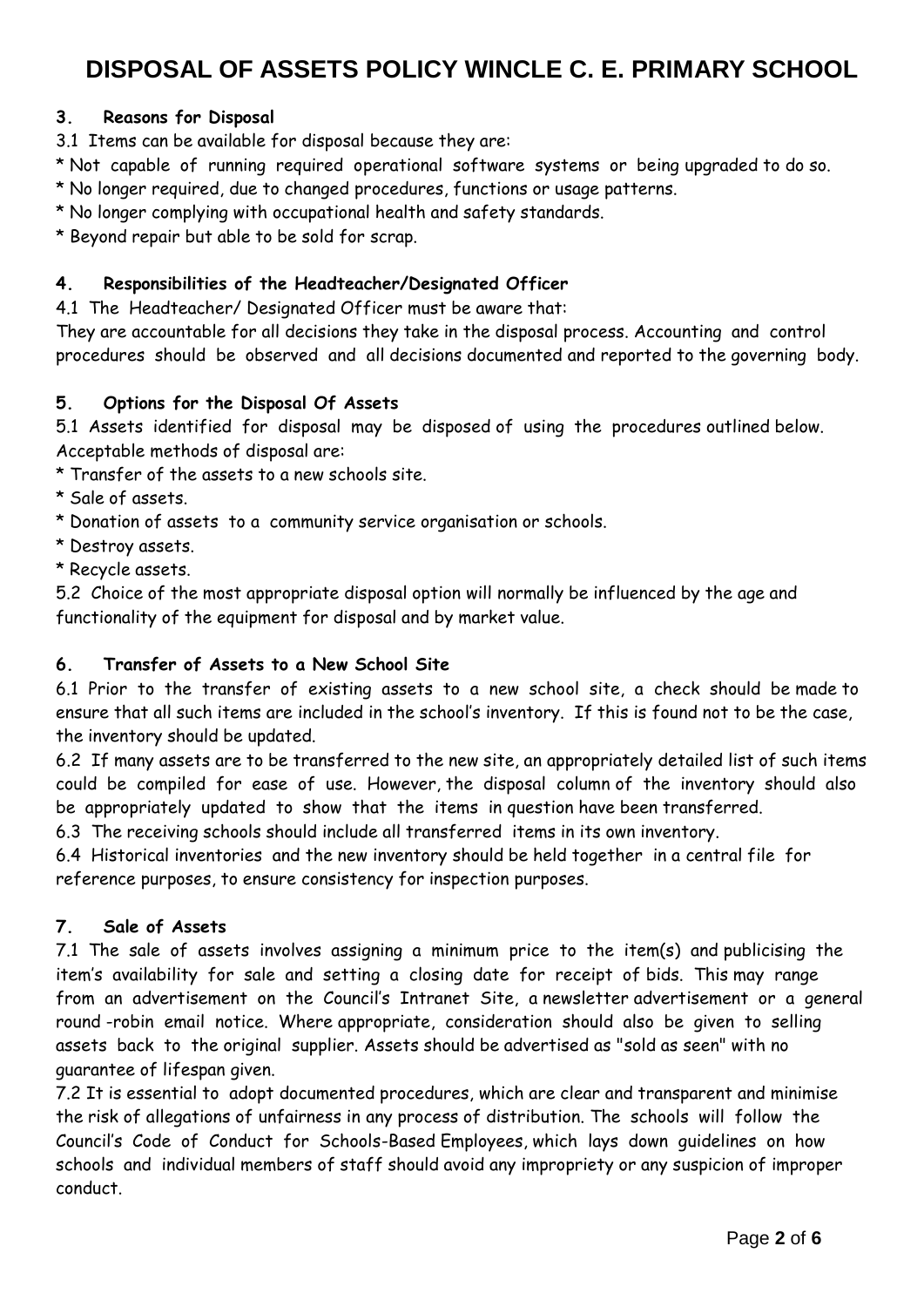7.3 The schools are to be clear and transparent in determining the appropriate minimum prices of items. The minimum price of items should at least cover the costs connected to the disposal, for example those related to clearing data from a PC or Laptop, etc. For all sales the schools will adhere to the Council's Financial Procedure.

Rules state that official receipts should be issued (and copies retained) for any payments received in this regard. In addition, appropriate documentary evidence needs to be retained to allow all such income to be accounted for to the point of banking.). All such income is due to the main delegated budget and should not be paid into the schools voluntary fund.

7.4 All items should be in a good and safe condition. If you are unsure if goods are safe then you should not sell them, or offer them for sale, until you have had them checked by an expert. Electrical goods should only be sold if the Portable Appliance Test is in date. Advice and guidance is available from the Property Services Team.

7.5 Prospective buyers should be given adequate opportunity to inspect the goods prior to collection and on collection, the inventory should be updated. The item may, on receipt of an offer, be sold to the first person to make such an offer.

7.6 If when originally purchased, the asset was subject to VAT then VAT at the appropriate rate in force, must be charged on the agreed sale price, and schools should indicate this as Vatable income when paid into the main schools budget.

### **8. Donations to external organisations including Schools**

8.1 The schools may authorise the donation of equipment to another organisation or school, updating the inventory to reflect this. In the main and with reference to the Code of Conduct, such donations should be to organisations or schools and not individuals.

#### **9. Destroy or Recycle Assets**

9.1 Items with no market value and no use to any other organisation or person may be destroyed in an appropriate and safe manner. Items must be destroyed or recycled in accordance with legislation (for example there are certain legislative requirements for the disposal of batteries, recycling of electrical and white goods etc). Advice on how to destroy or recycle assets in accordance with legislation can be obtained from Environmental Services. Environmental Services provide services for recycling and refuse collection.

9. 2 The disposal must be authorised by the Headteacher/ Designated Officer/ Governing Body and the schools inventory must be updated.

### **10. Disposal of PC's or Laptops**

10.1 It is essential to ensure that any computer and laptop hard drive/ memory/ data store is professionally cleared of such data prior to disposal. This is to ensure that the schools adheres to data protection legislation and minimises the risk that sensitive information is exposed to unauthorised individuals.

10.2 The Council has a contract with a supplier in this regard which schools are advised to follow. The supplier charge a fee per item cleared and will provide certificates to the schools, confirming that such items have been cleared. Certificates should be retained for reference purposes.

10.3 The Council ICT Service can arrange for computers and laptops to be destroyed and recycled. There will be a fee for this service.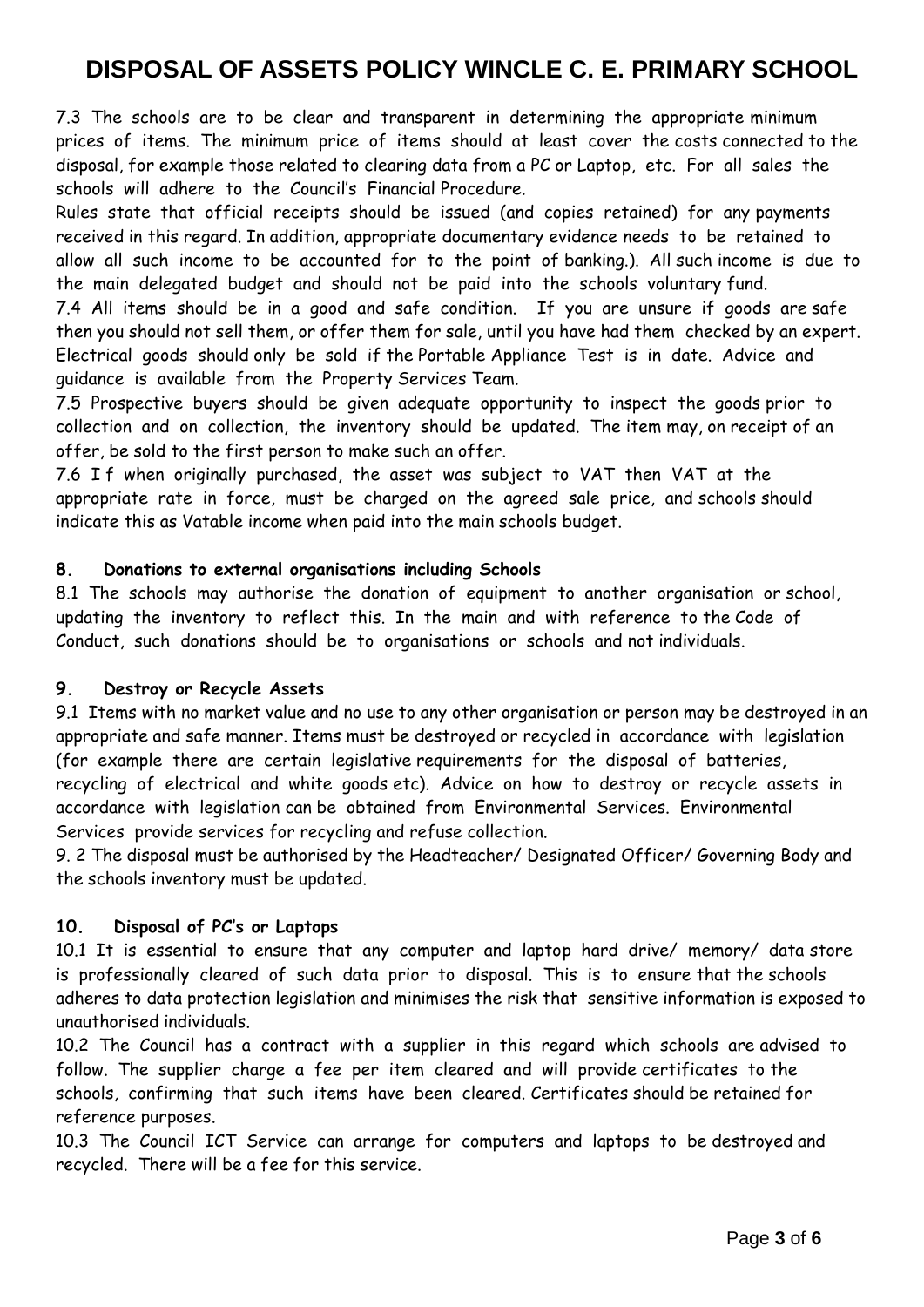# **11. Donating or Selling Items to Staff**

11.1 When offering items to staff, the schools will follow the Council's Code of Conduct for Schools-Based Employees, which lays down guidelines on how schools and individual members of staff should avoid any impropriety or any suspicion of improper conduct. In this regard, if schools receive any such offers, they need to consider carefully what subsequent action may be appropriate. For example, items should be appropriately advertised within schools to allow all staff the opportunity to see what may be available. In addition, consideration could be given to allocating items like computer equipment via a lottery if there are more interested parties than items available.

11.2 As well as updating this inventory to reflect the donation/sale, it is essential to retain appropriate documentation of the disposal process which are clear and transparent and minimise the risk of allegations of unfairness in any process of distribution. Such documentation should be retained in case of query/challenge later. Staff should also understand that computer/ laptop hard drives will be cleared of all data prior to any handover.

## **12. Updating School Inventory Records**

12.1 Asset disposal decisions, and the reasons for taking them, should be documented. Not only does this assist in audit and other examinations, but it also highlights successes and problems for future reference.

12.2 The following information should be recorded against all items in the schools inventory: \* Chosen option of disposal including the reason/ rationale.

\* The date the equipment is sold, transferred, donated, destroyed or recycle d.

12.3 For equipment which is to be sold, transferred or donated the following information should also be recorded:

\* Where the equipment went and who handed it over (with signature) and who received it (with signature).

12.4 For equipment to be recycled/ destroyed, the following information should also be recorded: Who disposed of it (with signature) and counter -signature of a second member of staff as witness.

12.5 If a large number of items are intended for a single destination, for convenience these could be grouped together for sign-off.

# **13. Health & Safety Notice**

13.1 For all equipment ensure the recipient signs the following health and safety notice: -13.2 "The schools will not be liable for any Health and Safety issues surrounding the use of the equipment. It is the recipient's responsibility to ensure that the equipment is suitable and safe for its intended use, installed correctly, and that it can be used without risk to health or safety. It is the recipient's responsibility to obtain any instruction for and advice on the installation and use of the equipment and to carry out or to have competent persons carry out all necessary checks appropriate to the equipment. The schools will not be liable for any loss, damage, or injury arising out of the installation or use of the equipment, however caused".

# **14. Checklist for the Disposal of Assets**

- 1. Identify assets for disposal.
- 2. Select the best disposal option.

3. Seek authorisation from Headteacher/ Designated Officer/ Governing Body for Disposal.